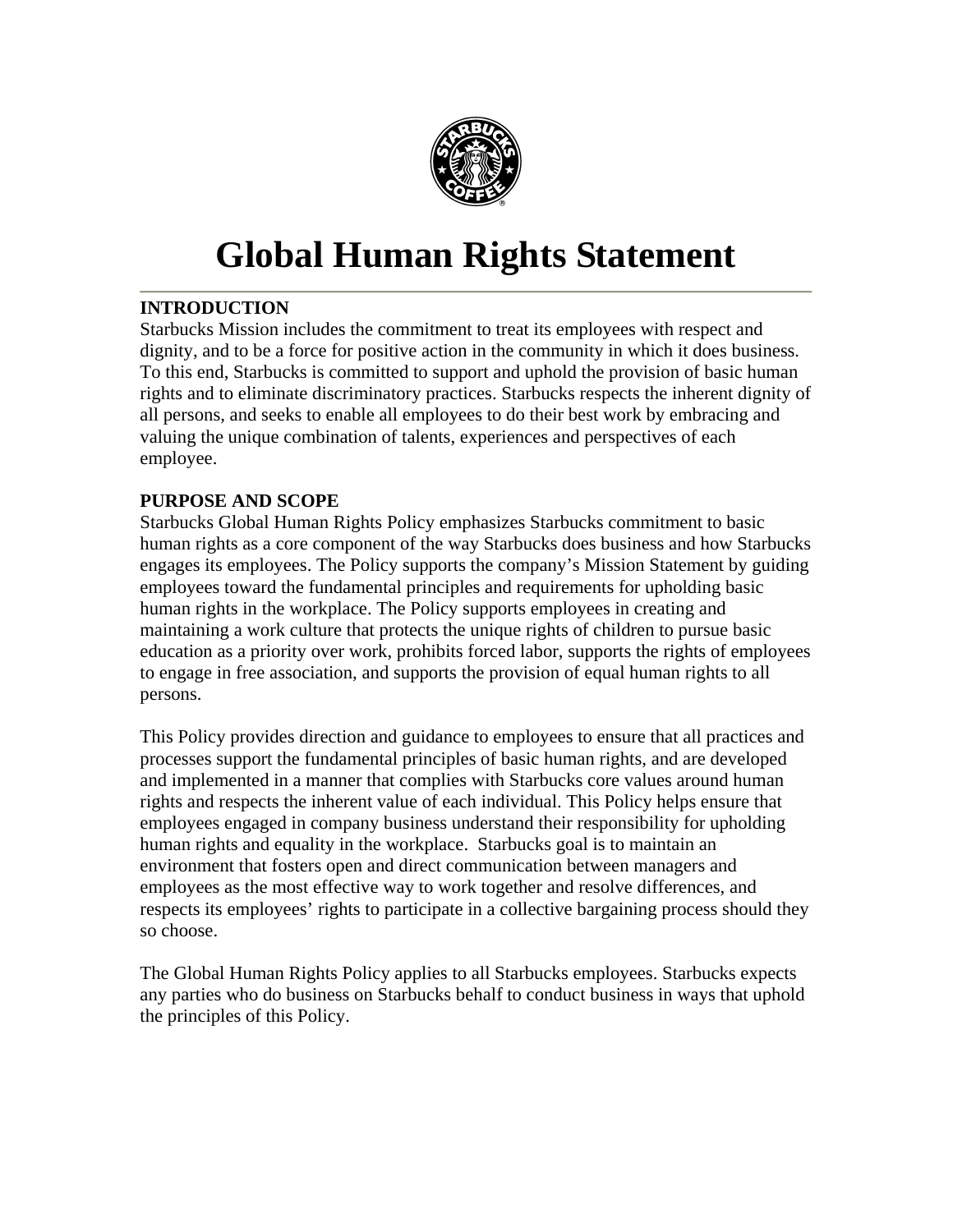#### **DEFINITIONS Child Labor**

The economic exploitation of children under the age of 18 or their employment in work that is harmful to their health, safety or morals

## **Forced or Compulsory Labor**

Work or service that is coerced or imposed with little or no freedom of choice and deprives a worker of a genuine possibility of terminating his or her employment without penalty or the threat of penalty, including deliberate withholding or non-payment of wages

## **Free Association**

Free formation and joining of groups by workers and employers for the promotion and defense of occupational interests, and to influence matters that directly concern them

# **Collective Bargaining**

A process through which employers or their organizations, and representatives designated by the workers, discuss and negotiate their relations, particularly the terms and conditions of work, to reach mutually acceptable collective agreements

## **REQUIREMENTS**

Starbucks is committed to maintaining a work environment that respects and supports the provision of basic human rights to all of its employees around the world, regardless of the country in which they work, to the full extent permitted by law. To this end:

- Starbucks strictly prohibits all forms of labor in the workplace that are detrimental to the health or safety of children,
- Starbucks strictly prohibits forced or compulsory labor for any employees,
- Starbucks respects employees' rights to engage in free association and to participate in a collective bargaining process should they so choose, and
- Starbucks promotes, protects and helps ensure the full and equal enjoyment of human rights by all persons, including those with disabilities.

Starbucks will not tolerate any behavior or actions prohibited by the requirements herein. Starbucks does not consider such behaviors or actions within the core values of the company, nor is such conduct authorized by Starbucks employees, including managers.

#### **Complaint**

Employees should immediately report any conduct engaged in or endured by a Starbucks partner, or any individual conducting business on Starbucks behalf, that is a potential violation of the Global Human Rights Policy or may compromise the company's values around the provision of basic human rights. Such a report, preferably in writing, can be made by following the company's Anti-Harassment / Anti-Retaliation Compliant Procedure or the Standards of Business Conduct.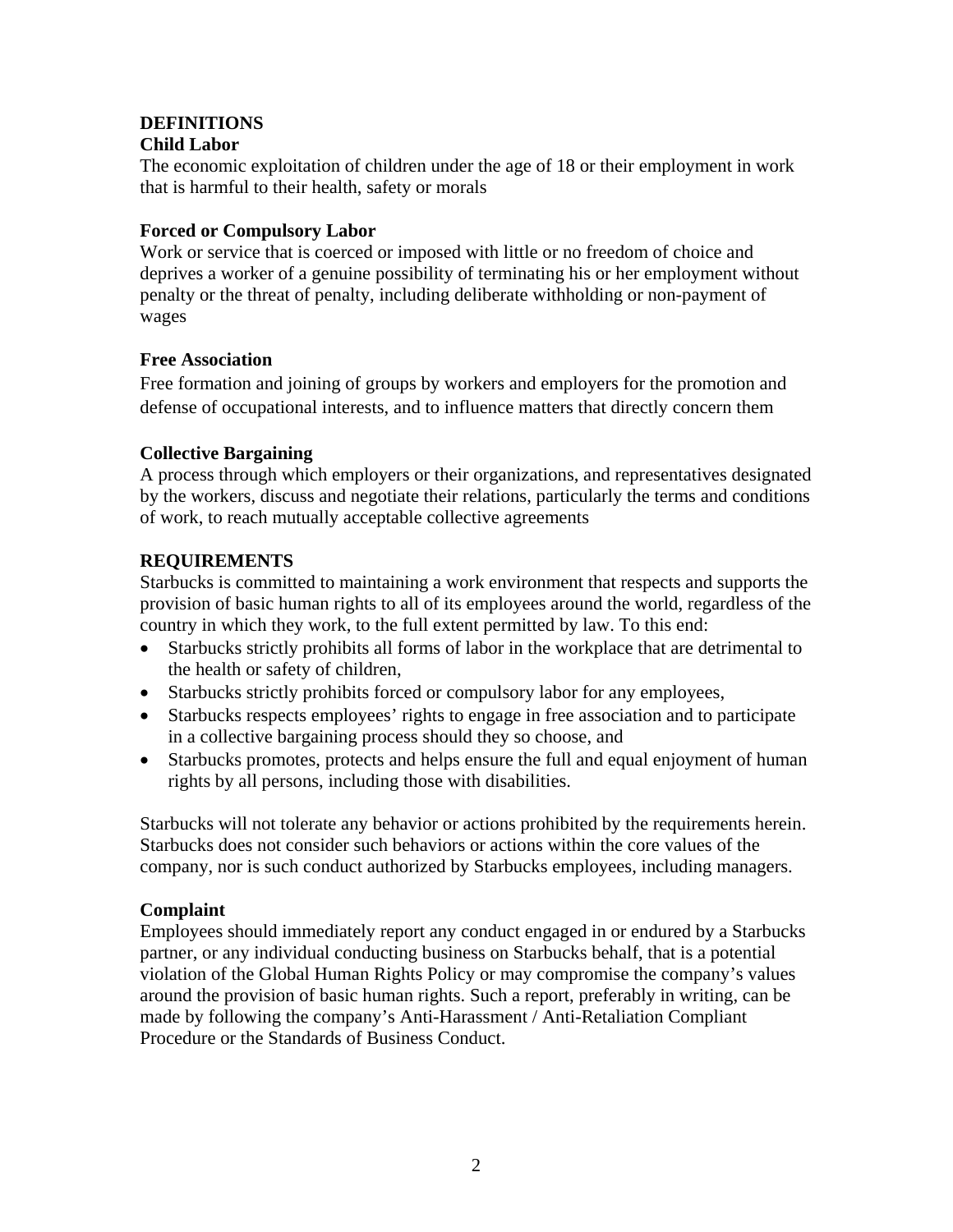#### **Child Labor Restrictions**

Starbucks prohibits all forms of child labor as defined in this Policy. When employing employees under the age of 18, managers must comply with all Starbucks-established or legally required limitations on minimum hiring age, hours and tasks performed by these employees to ensure any work performed does not hamper the child's education, health, safety, and mental or physical development.

Starbucks will gather and maintain data on the age of employees for auditing and reporting purposes. Additionally, Starbucks requires employees under the age of 18 to provide a current work permit where legally required.

#### **Equality and Non-Discriminatory Practices**

Starbucks embraces and values the unique combination of talents, experiences and perspectives of each partner. It is expected that all employees are offered equal opportunities to develop knowledge, skills and competencies relevant to the company's mission through inclusion, equality and accessibility.

Starbucks employees are required to uphold the elimination of discriminatory practices in the workplace as outlined in its Equal Employment Opportunity Policy and related governance tools. Additionally, Starbucks employees are expected to uphold practices that focus on merit and the ability to perform work, rather than practices that are based on irrelevant characteristics that may lead to exclusions.

#### **Prohibition of Forced or Compulsory Labor**

Starbucks will not make use of any form of forced or compulsory labor at any time for any purpose.

Wages will be paid regularly and according to all Starbucks requirements and applicable laws. It is prohibited for any employees to instruct or permit any other partner or individual doing work on Starbucks behalf to work any amount of time for which the partner is deliberately not compensated.

#### **Right to Free Association**

It is every partner's responsibility to uphold employees' basic rights to engage in free association.

#### **Participation in Collective Bargaining**

Managers and employees are expected to engage in active and direct dialog to solve joint problems and deal with mutual challenges. Starbucks also respects its employees' rights to participate in a collective bargaining process should they so choose.

#### **Partner Responsibilities**

All employees are responsible for supporting human rights in the work environment. It is every partner's responsibility to:

• Understand Starbucks Global Human Rights Policy concerning basic human rights and uphold the provision of these rights in the workplace